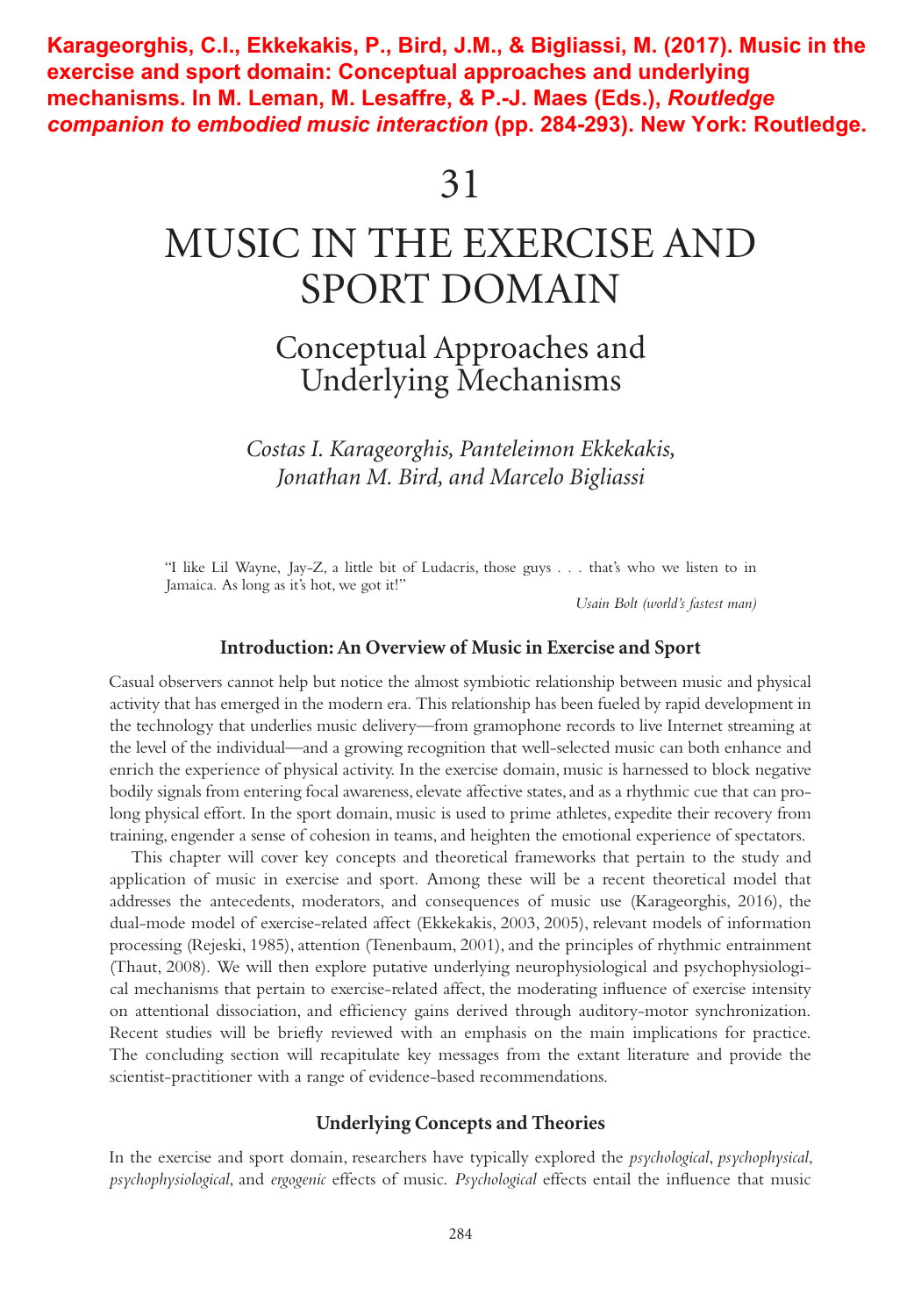has on core affect (feelings of pleasure or displeasure) and emotion, cognition, and behavior. The *psychophysical* effects of music concern the perception of one's physical state, which are most often assessed using one of Gunnar Borg's rating of perceived exertion (RPE) scales (e.g., Hutchinson, Karageorghis, & Jones, 2015; Lim, Karageorghis, Romer, & Bishop, 2014). *Psychophysiological* effects pertain to the impact of music on physiological functioning (e.g., heart rate, oxygen uptake, and blood lactate). Music has an *ergogenic* effect when it inspires higher than expected power output, endurance, or productivity.

A theory and accompanying model founded on the principles of embodied music interaction were recently advanced to predict the effects of music in the exercise and sport domain (Karageorghis, 2016; see Figure 31.1). The model is instructive rather than mechanistic in nature and provides the scientist-practitioner with a holistic visualization of the relationships identified by researchers in this context. The musical factors are referred to as "antecedents" because they precede our responses to the "musical whole" and are divided into two categories: *intrinsic* factors relate to the constituent components of music (e.g., rhythmic and harmonic features), and *extrinsic* factors relate to contextual associations of the sound (i.e., how they relate to a particular setting, situation, or set of circumstances). Moreover, the musical factors are set in a hierarchical structure; the intrinsic factors are suggested to be more influential than the external factors in determining how an individual will respond to a piece of music in exercise and sport settings.

Several personal and situational factors are proposed to moderate how a person responds to a piece of music. In contrast to the musical factors, the personal and situational factors are not arranged in a hierarchy owing to a lack of empirical research that would inform a hierarchical structure. The use



Selection Decisions Feedback Loop (moderated by Situational Factors)

*Figure 31.1* A theoretical model of the antecedents, moderators, and consequences of music use in the exercise and sport domain.

*Source:* Reprinted from *Sport and Exercise Psychology* (2nd ed., p. 301), by A.M. Lane (Ed.), 2016, London, UK: Routledge. Copyright 2016, with permission from Routledge.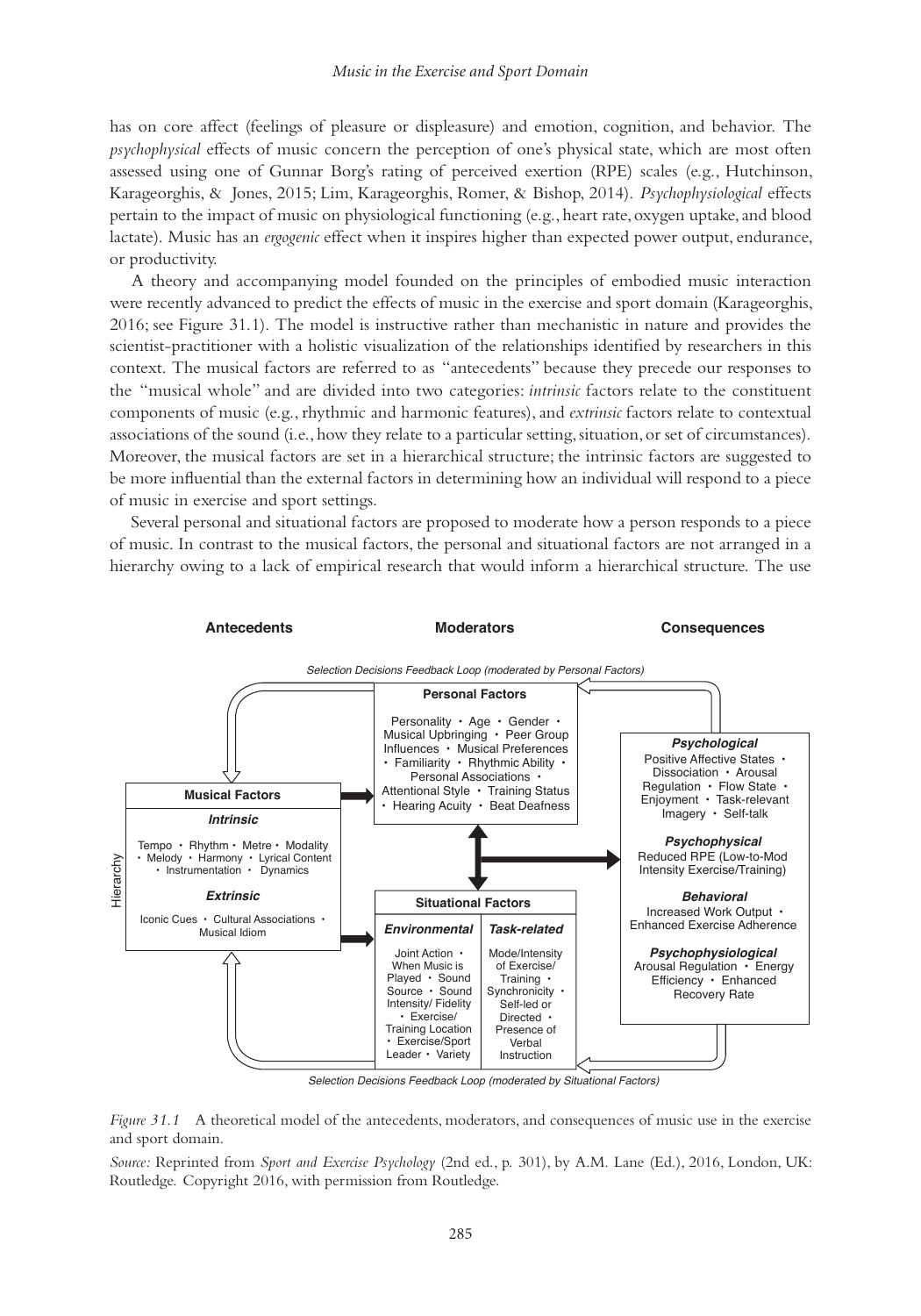of music in the exercise and sport context should comply with, or be carefully selected in accordance with, the tasks and specifics of a session. Accordingly, there is a reciprocal relationship between the personal and situational factors, which is in accord with the principles of embodied music interaction.

Personal factors such as musical preferences and attentional style (i.e., associator vs. dissociator) interact with the situational factors to determine an individual's response to music. To illustrate, an exerciser might display a preference for slow, calming music when participating in a Pilates class but prefer fast, uplifting music when participating in a Boxercise class, owing to the differing exercise intensities involved (a task-related factor). Along similar lines, associators are likely to use music as a type of metronome with which to regulate their movement patterns (a task-related factor), should the beat coincide with their intended work rate (Hutchinson & Karageorghis, 2013).

The consequences refer to the main outcomes associated with music use in the exercise and sport domain. The strongest and most consistent sets of consequences appear first (i.e., psychological and psychophysical consequences are by far the most frequently reported). Researchers have indicated that many of the consequences can be experienced in tandem. For example, well-selected music can result in a more positive affective state that is coupled with elevated work output (Elliott, Carr, & Savage, 2004). The outcomes experienced by exercisers or athletes will influence their future selection decisions, and this is depicted in the model by feedback loops from the consequences to the musical factors via the moderators (see Figure 31.1).

Another conceptual framework that is pertinent to the study of music in the exercise and sport domain is the dual-mode model (Ekkekakis, 2003, 2005), which was proposed to delineate the relationship between exercise intensity and affective responses. A central tenet of the model is that the intensity of exercise should be defined according to an individual-specific metabolic marker, such as the ventilatory threshold. This point is reached when individuals start to produce more carbon dioxide than the amount of oxygen that they consume and is associated with a host of physiological changes (e.g., increased respiration rate and accumulation of lactic acid).

The model postulates that affective responses to exercise are mediated by the interplay of two factors: (a) cognitive factors originating primarily in the frontal cortex and (b) interoceptive cues from a variety of receptors that are stimulated by exercise-induced physiological changes (Ekkekakis, 2003). Affective responses to exercise below the ventilatory threshold are driven primarily by cognitive factors and are generally positive. When people exercise at intensities proximal to this threshold, affective responses exhibit large inter-individual variability, with some individuals reporting increases and others decreases in pleasure. Finally, at intensities above the threshold, interoceptive cues gain salience, and affective responses exhibit declines in most individuals (Ekkekakis, 2003, 2005). Findings from recent research support the notion that well-selected music can enhance the affective responses of those exercising at intensities proximal to and even higher than the threshold (e.g., Jones, Karageorghis, & Ekkekakis, 2014).

Collectively, the theoretical propositions of Rejeski (1985) and Tenenbaum (2001) support the notion that sensory information is processed in parallel channels rather than in sequence. A distinction can be made between *perception* (i.e., all sensory information that can be attended to) and *focal awareness* (i.e., the channel that one does attend to; see Rejeski, 1985). In addition, strategies employed by individuals to cope with the demands of exercise can be classified as either *internal/associative* or *external/dissociative*. The former are employed when an individual attempts to cope *directly* with feelings of exertion, whereas the latter are employed when individuals attempt to shift their attention toward external stimuli (Tenenbaum, 2001). This helps to regulate perceptions of exertion by occupying the limited channel capacity that is available to focal awareness (Rejeski, 1985).

At low exercise intensities, individuals are able to voluntarily shift their attentional focus toward external cues (e.g., background music) or internal physiological processes (e.g., respiratory rate; Tenenbaum, 2001), and the perception of physical exertion is generally low (Rejeski, 1985). However, as the intensity of exercise increases, there comes a point at which internal physiological cues become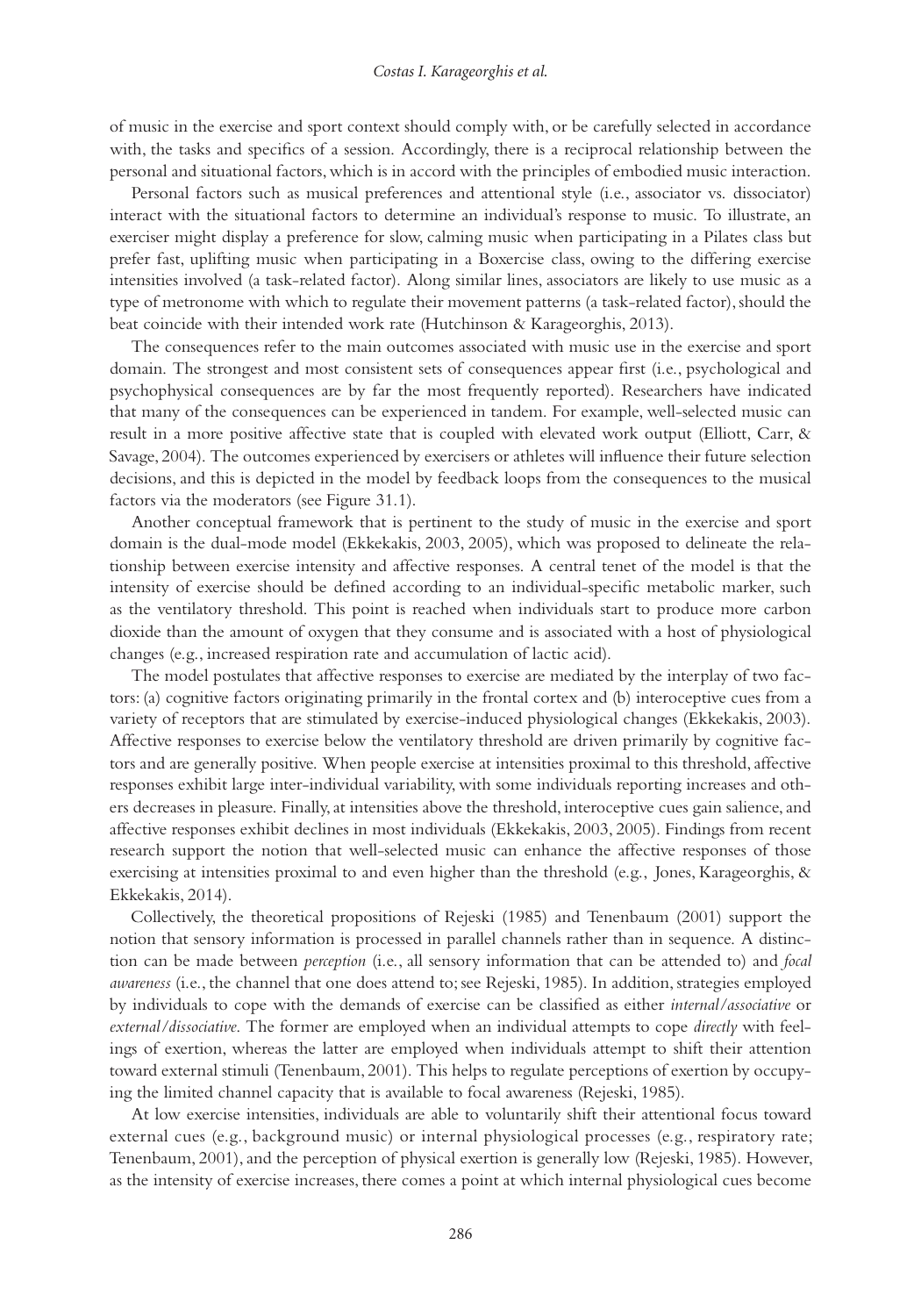overwhelming, and an individual's focus automatically shifts internally. Consequently, it becomes very hard to manipulate perceived exertion when an individual is exercising beyond this critical level of intensity (Rejeski, 1985).

The principles of rhythmic entrainment and empirical investigation of this phenomenon provide the scientist-practitioner with a greater understanding of how bodily processes (e.g., respiratory rate) and motor patterns are influenced by music (Thaut, 2008). *Entrainment* refers to the "locking" of frequencies between two oscillating bodies (i.e., bodies that fluctuate periodically or rhythmically; Thaut, McIntosh, & Hoemberg, 2015). Musical rhythms can influence the movement patterns and bodily pulses (e.g., heart/respiratory rate) of individuals through entrainment to the periodicities in the rhythmic sequence, even in the absence of conscious effort (Hutchinson & Karageorghis, 2013; Thaut, 2008). Repetitive movements such as those required for running or cycling are particularly susceptible to rhythmic entrainment, and if music is well selected with reference to desired pace and intensity, it can engender greater energy efficiency and work output (Karageorghis & Priest, 2012).

# **Putative Brain Mechanisms**

The brain mechanisms by which music influences the psychological state and physiological responses of exercisers and athletes have only very recently begun to attract systematic investigation (e.g., Bigliassi, Karageorghis, Nowicky, Orgs, & Wright, 2016). The main reason for this is that motion renders most methods presently used to investigate human brain function inoperable. Likewise, exercise causes regional shifts in blood volume, making it difficult to disentangle the comparatively much smaller hemodynamic changes associated with the effects of music on attentional focus or affective state. Therefore, given the current methodological restrictions, this section presents an overview of hypotheses that are guiding ongoing research.

Emerging mechanistic ideas fall under three major themes. One approach focuses on music as an aesthetic stimulus that promotes pleasure, thereby also enhancing the affective experience of exercise. Neuroimaging studies have highlighted the nucleus accumbens—part of the main reward circuit of the brain—as an important structure of the mechanism by which music influences the affective state (Zatorre & Salimpoor, 2013). It is possible, based on converging evidence from non-exercise contexts, that one mechanism by which music may improve exercise performance is by raising the level of dopamine in the nucleus accumbens. Dopamine is a neurotransmitter that, among other functions, is believed to be involved in regulating the brain's response to rewarding or pleasant stimuli.

A second perspective in the search for brain mechanisms considers music as a method for dissociating attention from the inherently unpleasant somatic sensations generated by strenuous exercise. This approach is motivated by applications of music mainly in clinical contexts in which exercise is a useful treatment or rehabilitation modality but may elicit excessive fatigue and unpleasant bodily symptoms. An example entails the use of music to improve the exercise experience of patients with chronic obstructive pulmonary disease who typically exhibit exercise-induced breathlessness (Lee, Desveaux, Goldstein, & Brooks, 2015).

Although studies had found increases in prefrontal brain activity during episodes of labored breathing (e.g., Higashimoto et al., 2011), the absence of a conceptual framework limits understanding of the functional significance of such findings. Nonetheless, based on earlier findings suggesting that the right dorsolateral prefrontal cortex—located under the front of the skull, approximately at the hairline—is involved in the modulation of pain during auditory distraction (Dunckley et al., 2007), authors have surmised that this brain region may play a similar role in episodes of physical exertion.

The application of near-infrared spectroscopy—a method used to track blood flow—to the study of brain responses during exercise is enabling researchers to study hemodynamic changes in the dorsolateral prefrontal cortex. In turn, this will allow the examination of the hypothesis that the effects of music on affective responses, perceptions of exertion, and exercise performance are mediated by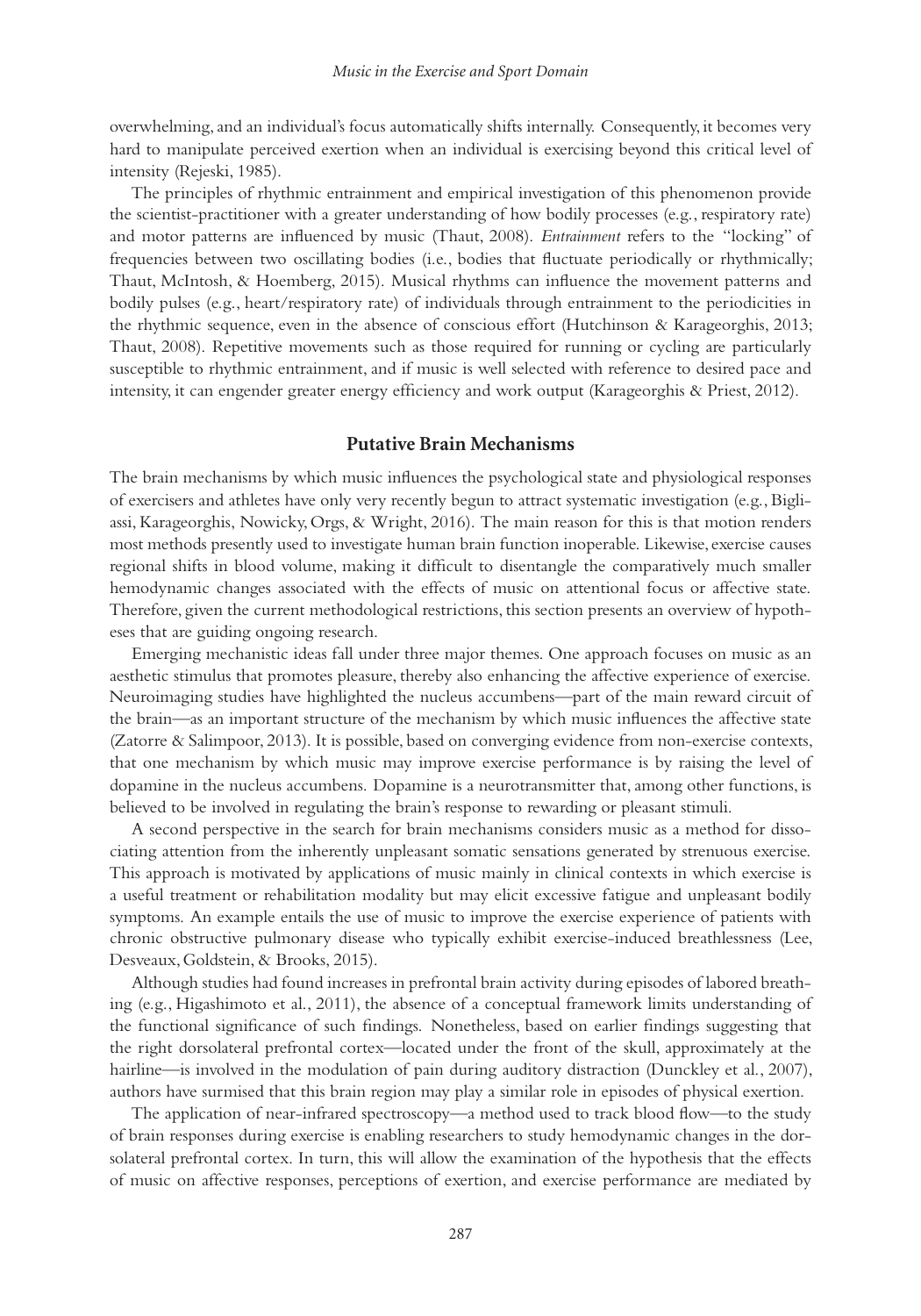corresponding changes in the activity of the dorsolateral prefrontal cortex (Bigliassi, León-Domínguez, Buzzachera, Barreto-Silva, & Altimari, 2015).

This line of inquiry has the potential to yield important implications for practice. Specifically, prior studies employing near-infrared spectroscopy of the dorsolateral prefrontal cortex during exercise have established that the oxygenation of this region increases at moderate intensities but drops to below-baseline levels shortly before a person reaches volitional exhaustion (Ekkekakis, 2009). One hypothesis that is being explored is that music may delay the increase in oxygenation, presumably as a result of moderate-intensity exercise being experienced as more pleasant or less unpleasant compared to a no-music condition.

Conceivably, there could be a shift of the entire oxygenation curve toward higher levels of intensity, resulting in a delay of the eventual decline in prefrontal oxygenation and thus improved maximal exercise performance. Alternatively, there may be a smaller increase in oxygenation at moderate intensities, presumably due to the lower level of experienced displeasure and therefore reduced need to cognitively control the displeasure, even in the absence of improved maximal exercise performance (see Figure 31.2). From the standpoint of application, this emerging research will help define the biological boundaries of an "efficacy zone," within which music can be expected to facilitate the cognitive control of unpleasant sensations associated with the rising exercise intensity.

A third perspective in the search for brain mechanisms focuses on the synchronization of the rhythms of music, bodily motion, and a postulated "neural resonance" (e.g., Large & Snyder, 2009). This perspective emerged from observations that listening to music causes remarkable synchronization not only in overt motor behavior (from finger tapping to running) but also across a wide range of physiological parameters, including the heart and respiratory rates (Trost & Vuilleumier, 2013). Functional neuroimaging investigations have shown that musical rhythm specifically engages motor areas of the brain, including the supplementary motor area, the premotor cortex, the cerebellum, and the basal ganglia (e.g., Kornysheva, von Cramon, Jacobsen, & Schubotz, 2010). While the linkage of this acoustic-motor coupling with affective or emotional experiences has yet to be fully elaborated, authors have speculated that the basal ganglia may play a crucial role as a bridge between motor function and emotion.



*Figure 31.2* Hypothetical changes in the oxygenation (i.e., activation) of the dorsolateral prefrontal cortex across increasing levels of exercise intensity (see Putative Brain Mechanisms for explanation).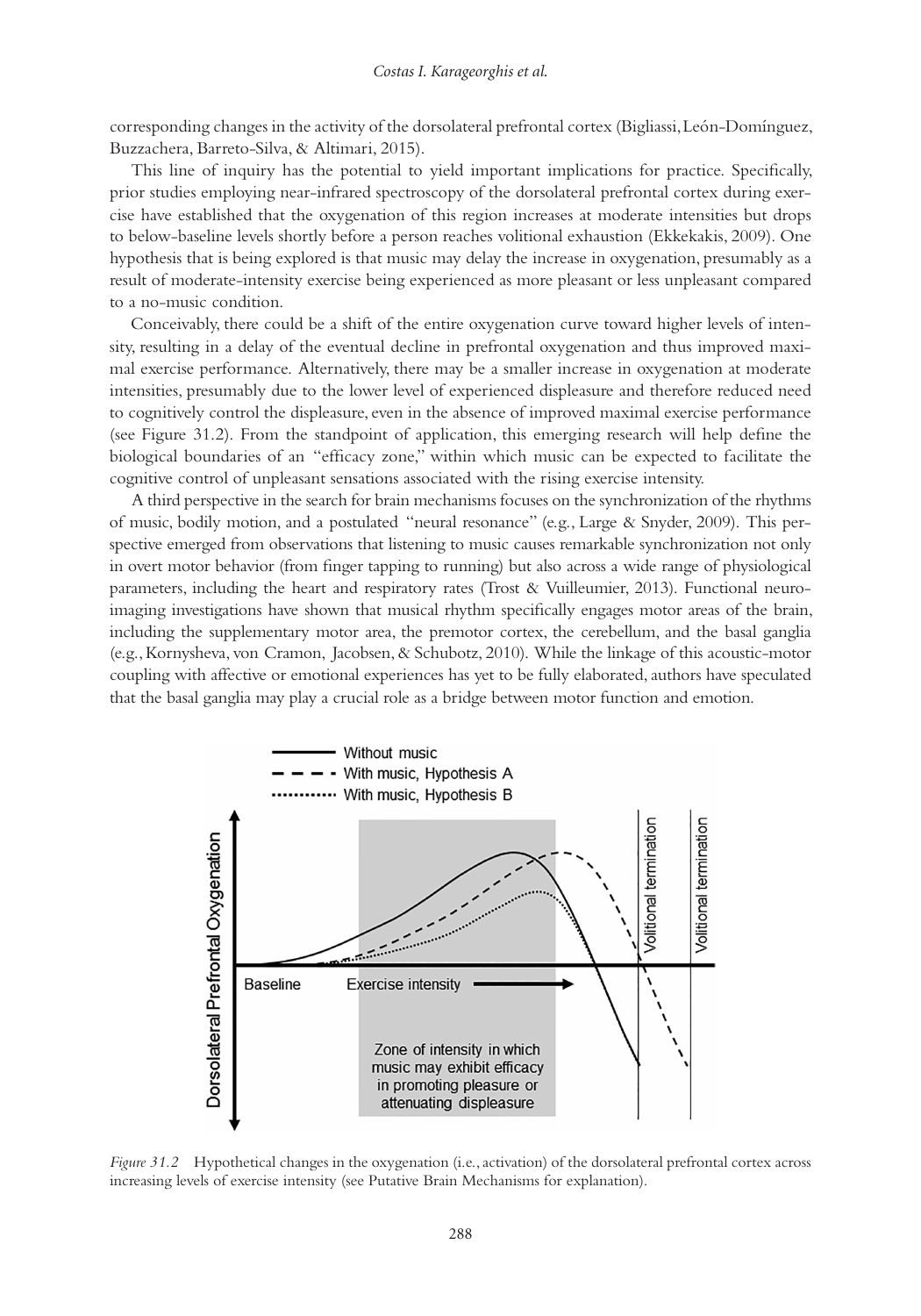In the exercise domain, researchers have explored the notion of "intrinsic rhythms" that manifest themselves across different physiological and neurophysiological systems, arriving at suggestions that there is a predilection for 2 Hz across a range of locomotive and non-locomotive tasks and 3 Hz for running (Schneider, Askew, Abel, & Strüder, 2010). Practical outcomes of this line of research include the promotion of auditory-motor synchronization during exercise (e.g., by using apps that synchronize musical beat with running gait), which can reduce perceptions of exertion and enhance mood.

#### **Review and Synthesis of Empirical Research**

The study of embodied music interaction in the field of exercise and sport has shown that music can be used to reduce unpleasant affective responses, ameliorate the effects of fatigue, regulate arousal, and enhance work output (Leman et al., 2013; Lim et al., 2014). The psychophysiological and ergogenic effects of music are generally studied in accordance with when the music is used: pre-task, in-task, and post-task (Karageorghis & Priest, 2012).

## *Pre-task Music*

The use of music as a pre-task strategy has not attracted a great deal of interest from researchers (see Karageorghis & Priest, 2012). The rationale underlying such use of music relates to the fact that sensory strategies manipulate an exerciser's or athlete's consciousness with consequent effects on performance (Bishop, Karageorghis, & Loizou, 2007). The effects of music that remain even after the cessation of the stimulus are referred to as "residual effects." Leon-Carrion et al. (2006) suggested that the effects of a sensory stimulus on an individual's brain activity are even greater when the stimulus ceases. This serves to support the use of music as a pre-task strategy to evoke an optimal constellation of emotions and enhance physical performance.

Collectively, studies have shown that pre-task music can be used to regulate arousal, facilitate task-relevant imagery, enhance performance, and increase situational motivation in sport and physical activity contexts (e.g., Bishop et al., 2007; Bishop, Wright, & Karageorghis, 2014). Loizou and Karageorghis (2015) demonstrated that pre-task music can positively influence affective state in the preparation phase of an all-out physical task. Pre-task music also regulated the sympathovagal balance, which was examined via heart rate variability. Thus, pre-task music appears to regulate arousal and has the potential to engender an appropriate mental state for exercise. The scientist-practitioner can potentially use pre-task music as a means by which to promote greater work output during anaerobic-type activity (e.g., high-intensity interval training).

# *In-task Music*

Asynchronous or ambient music has been commonly used to make exercise or training feel more pleasant (Hutchinson & Karageorghis, 2013). Collectively, studies have indicated that in-task asynchronous music can reallocate an individual's attentional focus to external stimuli, increase dissociative thoughts, and consequently ameliorate the effects of fatigue-related symptoms (e.g., Karageorghis & Jones, 2014). Jones et al. (2014) reported that even high-intensity exercise (e.g., 5% above ventilatory threshold) is more pleasant in the presence of music.

Researchers have also compared the effects of both asynchronous and synchronous music on psychophysiological variables during exercise. For example, Lim et al. (2014) demonstrated that affective responses during moderate-intensity exercise (90% of ventilatory threshold) were more positive for both asynchronous and synchronous music conditions compared to control. However, synchronous music influenced peripheral exertion (limbs) to a greater degree than did asynchronous music.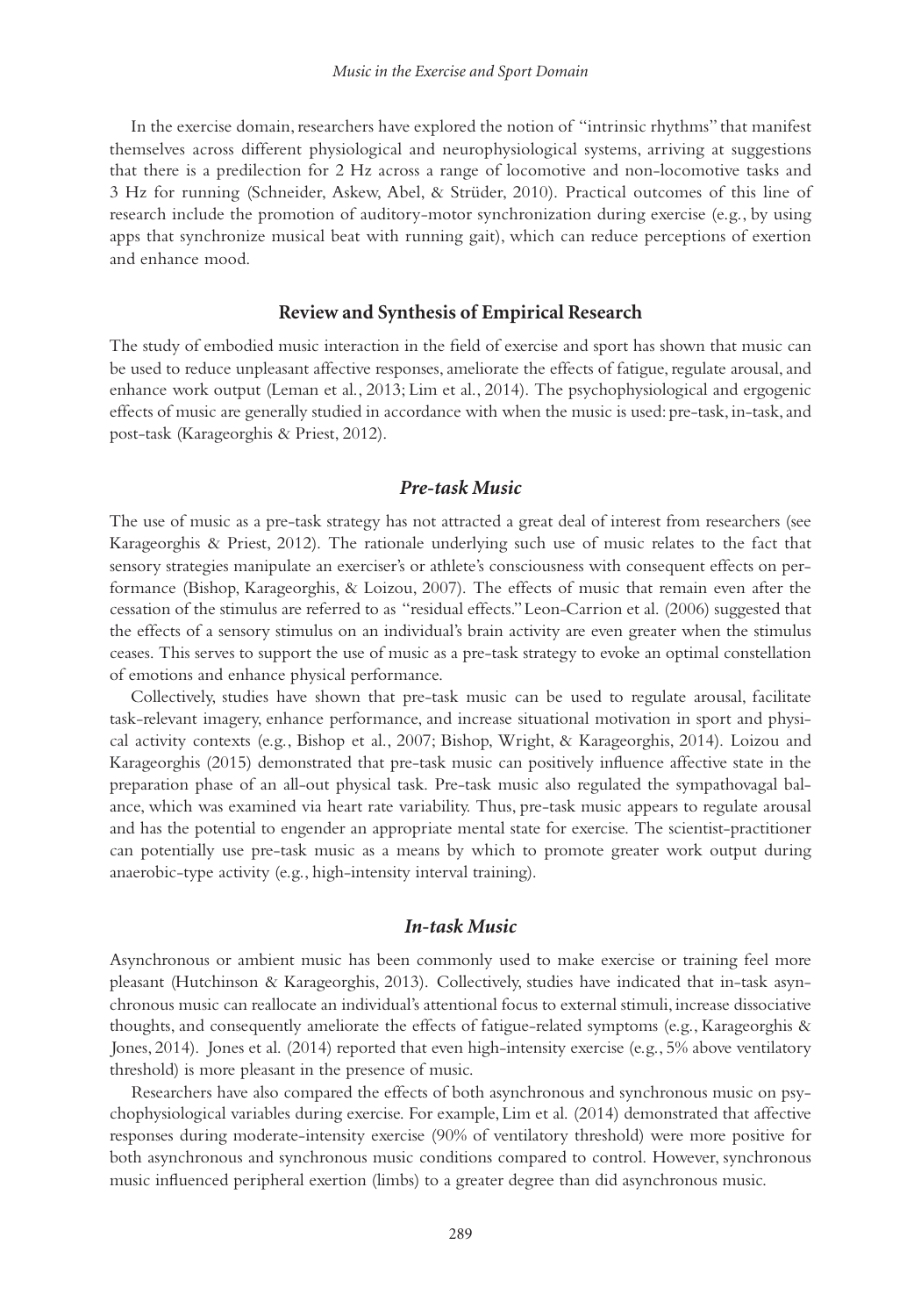Synchronous music has been used during exercise in order to reduce the variability that typifies human locomotion (Van Dyck et al., 2015). For example, exercisers and athletes can synchronize their movement patterns with the rhythmical qualities of music (Lim et al., 2014). Bacon, Myers, and Karageorghis (2012) demonstrated that participants who cycled for 12 minutes at 70% of the maximal heart rate under the influence of synchronous music, consumed 7.2% less oxygen than when music tempo was not synchronized with the cyclic rotations. Accordingly, music can enhance the efficiency of movement leading to associated metabolic, cardiac, and pulmonary responses.

# *Post-task Music*

The application of post-task music is intended to expedite recovery after intense bouts of exercise, preventing injuries and cardiac complications. To date, only a limited number of studies have addressed the effects of post-task music (for review, see Karageorghis, 2017). The effects of post-task music are associated with the activity of the autonomic nervous system (ANS) on the sinoatrial node (Conrad et al., 2007). Accordingly, it appears that music can influence both sympathetic and parasympathetic activity.

Jing and Xudong (2008) used sedative music to accelerate the recovery of participants who exercised to the point of volitional exhaustion. Decreases in heart rate over time were greater in the music condition compared to control, which illustrates the potential application of slow, sedative music during passive recovery. Interestingly, music has also been used to facilitate active recovery. Eliakim, Bodner, Eliakim, Nemet, and Meckel (2012) used an up-tempo musical selection (140 bpm) to increase the number of steps and accelerate lactate removal rate following maximal treadmill exercise. Such findings indicate that listening to music after intense bouts of exercise can expedite physiological recovery (lactate clearance) and alleviate the effects of fatigue. Despite the still-limited research on the effects of post-task music, the aforementioned studies indicate initial promise that music might aid the rate of recovery following moderate- to high-intensity exercise or training.

#### **Conclusions and Recommendations**

A range of applications that pertain to embodied music interactions in the exercise and sport domain have been covered in this chapter. Such applications stem from relevant theoretical frameworks and putative underlying mechanisms. Research has shown that pre-task music can be used to manipulate emotional states, facilitate task-relevant imagery, and enhance subsequent motor performance. In-task music can boost work output, enhance affective state, and reduce perceived exertion through both synchronous and asynchronous applications (e.g., Hutchinson et al., 2015; Lim et al., 2014). The efficacy of in-task music in regulating perceived exertion is moderated by physiological load such that music is relatively ineffectual in this regard beyond the ventilatory threshold. Nonetheless, when in-task music is selected with reference to its motivational qualities, it can temper the sharp decline in affect that is observed beyond the ventilatory threshold (cf. Ekkekakis, 2003; Hutchinson & Karageorghis, 2013; Jones et al., 2014). Research that addresses the application of post-task music is at a nascent stage, with initial findings showing considerable promise in terms of how music can be harnessed to expedite the recovery process that follows vigorous exercise or sports training (e.g., Eliakim et al., 2012).

Karageorghis's (2016) theoretical model (see Figure 31.1) provides a basis for issuing recommendations to practitioners who work with exercise and sport participants (e.g., fitness instructors, health professionals, coaches, physiotherapists). In line with this model, music selected as an accompaniment for exercise or sporting endeavors should be congruent with the participants' personal characteristics, the exercise task, the physical and social environment in which the activity takes place, and desired outcomes. With reference to contextual factors, the tempo of the music should be selected with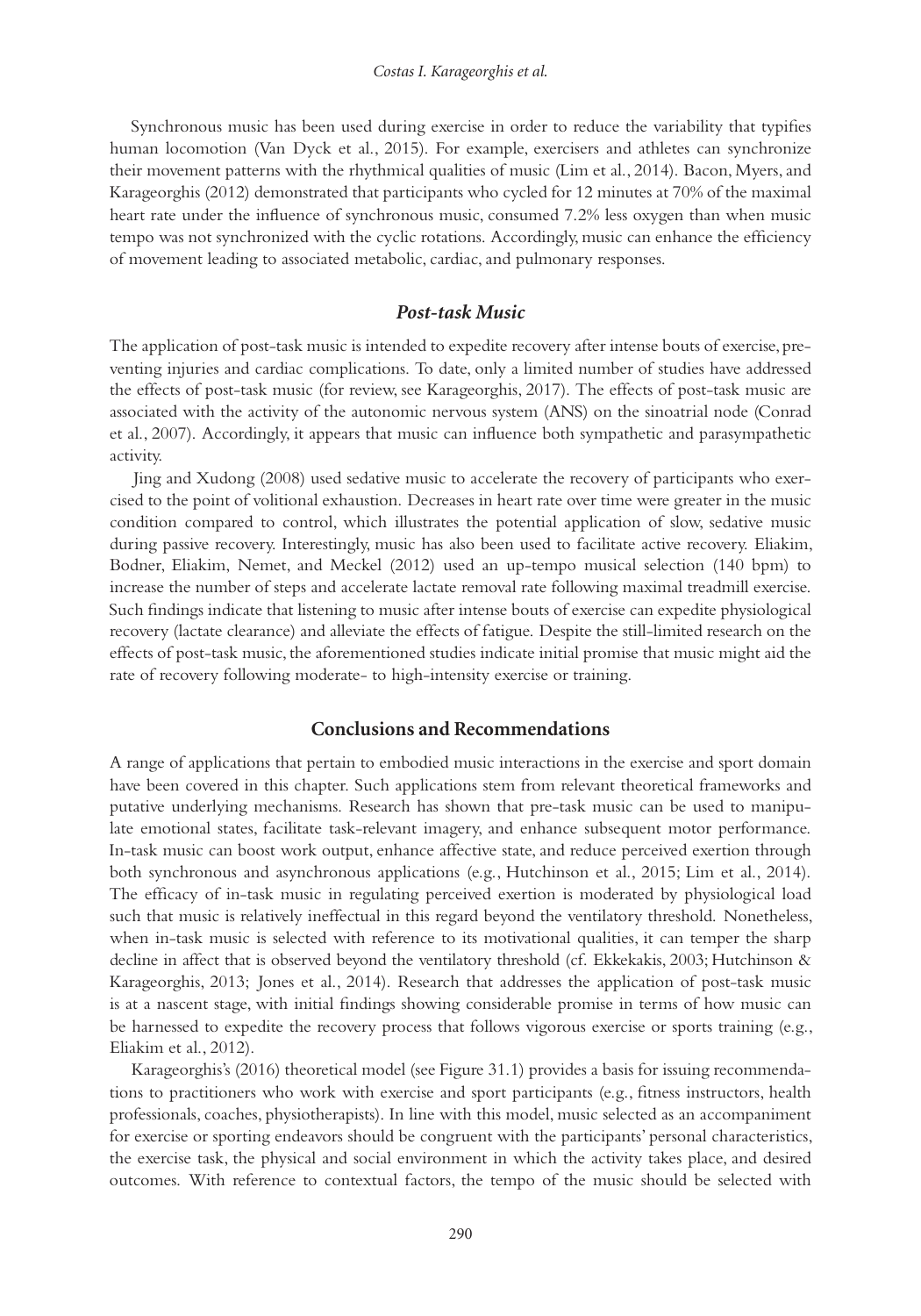exercise/training intensity in mind. Other than when warming up, warming down, or recovering/ recuperating, the appropriate band of tempi for the asynchronous application of music appears to be approximately 120–140 bpm (Karageorghis & Jones, 2014; Karageorghis et al., 2011). Furthermore, the rhythm of the music should approximate the motor patterns demanded by the activity (e.g., Leman et al., 2013).

This interaction of task-related and environmental factors should be considered with reference to training status—a personal factor—as highly trained exercisers/athletes will generally require less concurrent feedback/instruction in the execution of an exercise/training routine. The motor performance of highly trained participants is unlikely to be inhibited when relatively loud music is used (i.e., 75–80 dBA). Moreover, instructors engaged in one-on-one training are likely to maximize the efficacy of their instruction by restricting the use of their client's personal listening devices to periods of cardiovascular activity involving simple and repetitive motor tasks (e.g., cycle ergometry or treadmill walking), during which the exerciser or athlete may not require any verbal instruction.

Concerning the consequences of listening, music containing affirmations of exercise/sport or inspirational references to popular culture should be selected in order to promote task-relevant imagery and self-talk. Positive affect is thought to be consequent to the modality of music (e.g., major vs. minor key; Juslin, 2009) and its melodic/harmonic features in combination with lyrical content (e.g., Karageorghis, 2017). In order to stimulate participants, the music should be up-tempo (>120 bpm) and characterized by pronounced rhythmical features. In order to sedate, a slow tempo (<80 bpm), simple rhythmical structure, regular pulsation, and repetitive tonal patterns based on a limited number of pitch levels are recommended (see e.g., Karageorghis, 2017). Practitioners and exercise/sport participants should routinely reflect upon and evaluate the consequences of their music-listening experiences and use this process as a means by which to inform future music selections. Such reflection is embodied in the feedback loop, from the consequences to the antecedents via the moderators, as illustrated in the theoretical model (Figure 31.1).

Through the circumspect application of the principles outlined in this chapter, practitioners with an interest in embodied music interaction will be able to harness the psychological, psychophysical, psychophysiological, and ergogenic effects of music with greater precision. In terms of future scientific investigation, it is envisaged that neurophysiological approaches will play an increasingly important role in the development of this area of study (cf. Bishop et al., 2014). This research channel will be facilitated by continued advances in and widespread application of functional neuroimaging and near-infrared spectroscopy technologies.

# **References**

- Bacon, C. J., Myers, T. R., & Karageorghis, C. I. (2012). Effect of music-movement synchrony on exercise oxygen consumption. *Journal of Sports Medicine and Physical Fitness*, *52*, 359–365.
- Bigliassi, M., Karageorghis, C. I., Nowicky, A. V., Orgs, G., & Wright, M. J. (2016). Cerebral mechanisms underlying the effects of music during a fatiguing isometric ankle-dorsiflexion task. *Psychophysiology*, *53*, 1472–1483.
- Bigliassi, M., León-Domínguez, U., Buzzachera, C. F., Barreto-Silva, V., & Altimari, L. R. (2015). How does music aid 5 km of running? *Journal of Strength & Conditioning Research*, *29*, 305–314.
- Bishop, D. T., Karageorghis, C. I., & Loizou, G. (2007). A grounded theory of young tennis players' use of music to manipulate emotional state. *Journal of Sport & Exercise Psychology*, *29*, 584–607.
- Bishop, D. T., Wright, M. J., & Karageorghis, C. I. (2014). Tempo and intensity of pre-task music modulate neural activity during reactive task performance. *Psychology of Music*, *42*, 714–727.
- Conrad, C., Niess, H., Jauch, K.-W., Bruns, C. J., Hartl, W. H., & Welker, L. (2007). Overture for growth hormone: Requiem for interleukin-6? *Critical Care Medicine*, *35*, 2709–2713.
- Dunckley, P., Aziz, Q., Wise, R. G., Brooks, J., Tracey, I., & Chang, L. (2007). Attentional modulation of visceral and somatic pain. *Neurogastroenterology and Motility*, *19*, 569–577.
- Ekkekakis, P. (2003). Pleasure and displeasure from the body: Perspectives from exercise. *Cognition and Emotion*, *17*, 213–239.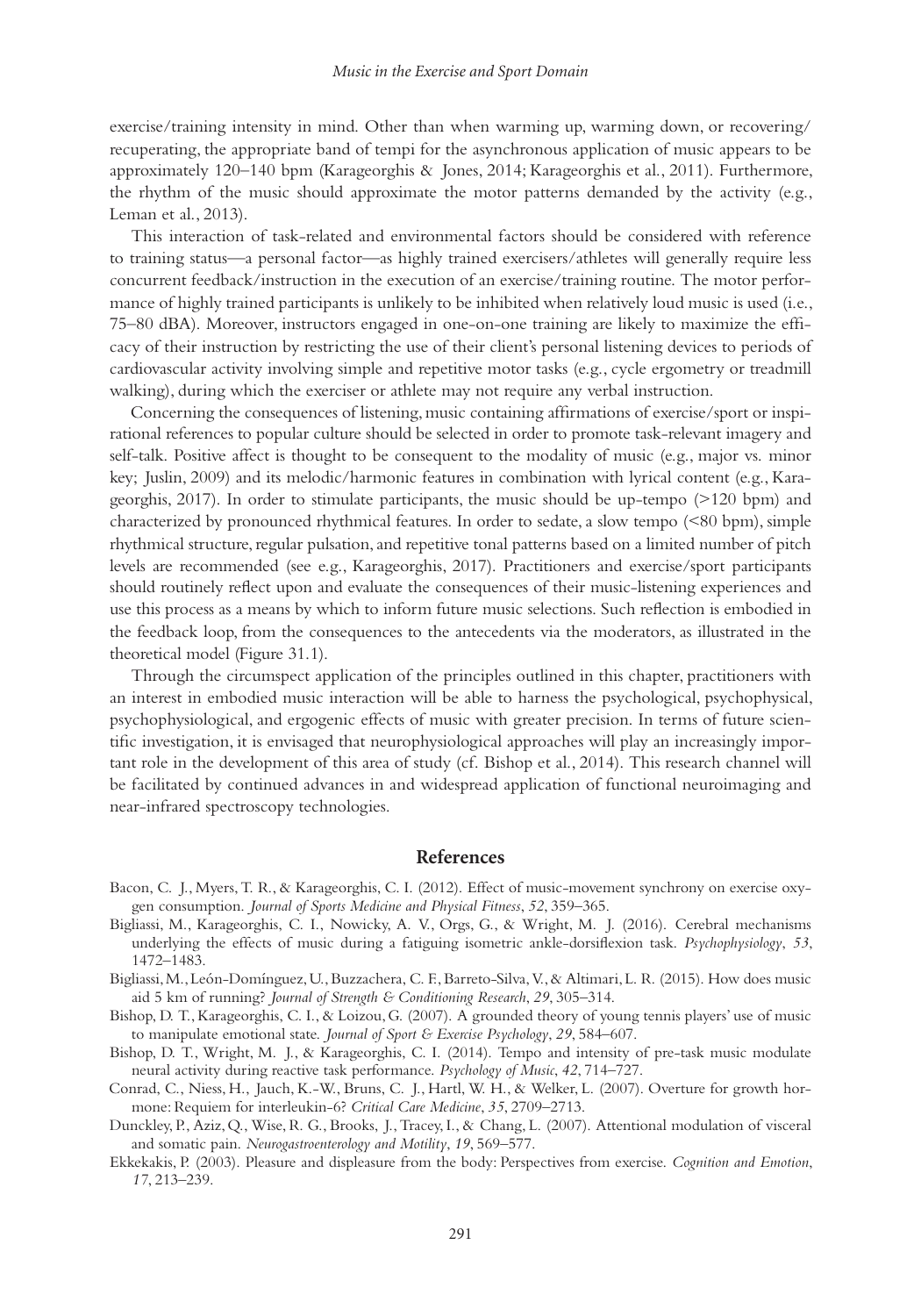- Ekkekakis, P. (2005). The study of affective responses to acute exercise: The dual-mode model. In R. Stelter & K. K. Roessler (Eds.), *New approaches to sport and exercise psychology* (pp. 119–146). Oxford, UK: Meyer & Meyer Sport.
- Ekkekakis, P. (2009). Illuminating the black box: Investigating prefrontal cortical hemodynamics during exercise with near-infrared spectroscopy. *Journal of Sport & Exercise Psychology*, *31*, 505–553.
- Eliakim, M., Bodner, E., Eliakim, A., Nemet, D., & Meckel, Y. (2012). Effect of motivational music on lactate levels during recovery from intense exercise. *Journal of Strength & Conditioning Research*, *26*, 80–86.
- Elliott, D., Carr, S., & Savage, D. (2004). Effects of motivational music on work output and affective responses during sub-maximal cycling of a standardized perceived intensity. *Journal of Sport Behavior*, *27*, 134–147.
- Higashimoto, Y., Honda, N., Yamagata, T., Matsuoka, T., Maeda, K., Satoh, R., . . . Fukuda, K. (2011). Activation of the prefrontal cortex is associated with exertional dyspnea in chronic obstructive pulmonary disease. *Respiration*, *82*, 492–500.
- Hutchinson, J. C., & Karageorghis, C. I. (2013). Moderating influence of dominant attentional style and exercise intensity on responses to asynchronous music. *Journal of Sport & Exercise Psychology*, *35*, 625–643.
- Hutchinson, J. C., Karageorghis, C. I., & Jones, L. (2015). See hear: Psychological effects of music and music-video during treadmill running. *Annals of Behavioral Medicine*, *49*, 199–211.
- Jing, L., & Xudong, W. (2008). Evaluation on the effects of relaxing music on the recovery from aerobic exercise-induced fatigue. *Journal of Sports Medicine and Physical Fitness*, *48*, 102–106.
- Jones, L., Karageorghis, C. I., & Ekkekakis, P. (2014). Can high-intensity exercise be more pleasant? Attentional dissociation using music and video. *Journal of Sport & Exercise Psychology*, *36*, 528–541.
- Juslin, P. N. (2009). Emotion in music performance. In S. Hallam, I. Cross, & M. Thaut (Eds.), *The Oxford handbook of music psychology* (pp. 377–389). Oxford, UK: Oxford University Press.
- Karageorghis, C. I. (2016). The scientific application of music in exercise and sport: Towards a new theoretical model. In A. M. Lane (Ed.), *Sport and exercise psychology* (2nd ed., pp. 274–320). London, UK: Routledge.
- Karageorghis, C. I. (2017). *Applying music in exercise and sport*. Champaign, IL: Human Kinetics.
- Karageorghis, C. I., & Jones, L. (2014). On the stability and relevance of the exercise heart rate–music-tempo preference relationship. *Psychology of Sport and Exercise*, *15*, 299–310.
- Karageorghis, C. I., Jones, L., Priest, D. L., Akers, R. I., Clarke, A., Perry, J. M., . . . Lim, H. B. T. (2011). Revisiting the relationship between exercise heart rate and music tempo preference. *Research Quarterly for Exercise and Sport*, *82*, 274–284.
- Karageorghis, C. I., & Priest, D. L. (2012). Music in the exercise domain: A review and synthesis (Part I). *International Review of Sport and Exercise Psychology*, *5*, 44–66.
- Kornysheva, K., von Cramon, D. Y., Jacobsen, T., & Schubotz, R. I. (2010). Tuning-in to the beat: Aesthetic appreciation of musical rhythms correlates with a premotor activity boost. *Human Brain Mapping*, *31*, 48–64.
- Large, E. W., & Snyder, J. S. (2009). Pulse and meter as neural resonance. *Annals of the New York Academy of Sciences*, *1169*, 46–57.
- Lee, A. L., Desveaux, L., Goldstein, R. S., & Brooks, D. (2015). Distractive auditory stimuli in the form of music in individuals with COPD: A systematic review. *Chest*, *148*, 417–429.
- Leman, M., Moelants, D., Varewyck, M., Styns, F., van Noorden, L., & Martens, J.-P. (2013). Activating and relaxing music entrains the speed of beat synchronized walking. *PLoS ONE*, *8*, e67932.
- Leon-Carrion, J., Damas, J., Izzetoglu, K., Pourrezai, K., Martín-Rodríguez, J. F., Barroso y Martin, J. M., & Dominguez-Morales, M. R. (2006). Differential time course and intensity of PFC activation for men and women in response to emotional stimuli: A functional near-infrared spectroscopy (fNIRS) study. *Neuroscience Letters*, *403*, 90–95.
- Lim, H. B. T., Karageorghis, C. I., Romer, L. M., & Bishop, D. T. (2014). Psychophysiological effects of synchronous versus asynchronous music during cycling. *Medicine & Science in Sports & Exercise*, *46*, 407–413.
- Loizou, G., & Karageorghis, C. I. (2015). Effects of psychological priming, video, and music on anaerobic exercise performance. *Scandinavian Journal of Medicine & Science in Sports*, *25*, 909–920.
- Rejeski, W. J. (1985). Perceived exertion: An active or passive process? *Journal of Sport Psychology*, *7*, 371–378.
- Schneider, S., Askew, C. D., Abel, T., & Strüder, H. K. (2010). Exercise, music, and the brain: Is there a central pattern generator? *Journal of Sports Sciences*, *28*, 1337–1343.
- Tenenbaum, G. (2001). A social-cognitive perspective of perceived exertion and exertion tolerance. In R. N. Singer, H. A. Hausenblas, & C. Janelle (Eds.), *Handbook of sport psychology* (2nd ed., pp. 810–822). New York, NY: Wiley.
- Thaut, M. H. (2008). *Rhythm, music and the brain: Scientific foundations and clinical applications*. New York, NY: Routledge.
- Thaut, M. H., McIntosh, G. C., & Hoemberg, V. (2015). Neurobiological foundations of neurologic music therapy: Rhythmic entrainment and the motor system. *Frontiers in Psychology*, *5*, 1185.